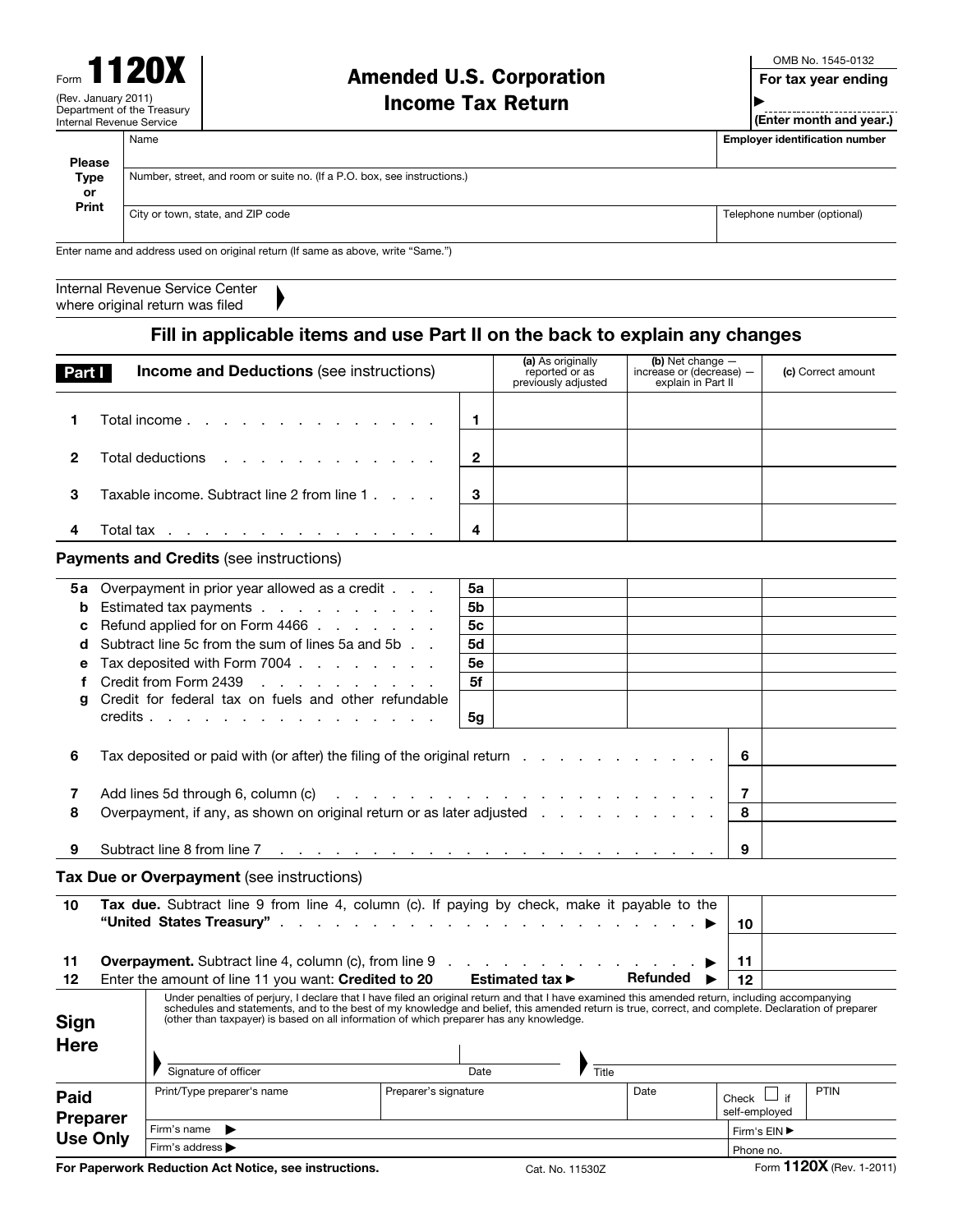| Form 1120X (Rev. 1-2011) | Page $2$                                                                                                                                                                                                                               |
|--------------------------|----------------------------------------------------------------------------------------------------------------------------------------------------------------------------------------------------------------------------------------|
| Part II                  | Explanation of Changes to Items in Part I (Enter the line number from page 1 for the items you are<br>changing, and give the reason for each change. Show any computation in detail. Also, see What To Attach<br>in the instructions.) |
|                          | If the change is due to a net operating loss carryback, a capital loss carryback, or a general business credit carryback, see                                                                                                          |
|                          | Carryback Claims in the instructions, and check here refered to the content of the content of the content of $\blacktriangleright$<br>$\perp$                                                                                          |
|                          |                                                                                                                                                                                                                                        |
|                          |                                                                                                                                                                                                                                        |
|                          |                                                                                                                                                                                                                                        |
|                          |                                                                                                                                                                                                                                        |
|                          |                                                                                                                                                                                                                                        |
|                          |                                                                                                                                                                                                                                        |
|                          |                                                                                                                                                                                                                                        |
|                          |                                                                                                                                                                                                                                        |
|                          |                                                                                                                                                                                                                                        |
|                          |                                                                                                                                                                                                                                        |
|                          |                                                                                                                                                                                                                                        |
|                          |                                                                                                                                                                                                                                        |
|                          |                                                                                                                                                                                                                                        |
|                          |                                                                                                                                                                                                                                        |
|                          |                                                                                                                                                                                                                                        |
|                          |                                                                                                                                                                                                                                        |
|                          |                                                                                                                                                                                                                                        |
|                          |                                                                                                                                                                                                                                        |
|                          |                                                                                                                                                                                                                                        |
|                          |                                                                                                                                                                                                                                        |
|                          |                                                                                                                                                                                                                                        |
|                          |                                                                                                                                                                                                                                        |
|                          |                                                                                                                                                                                                                                        |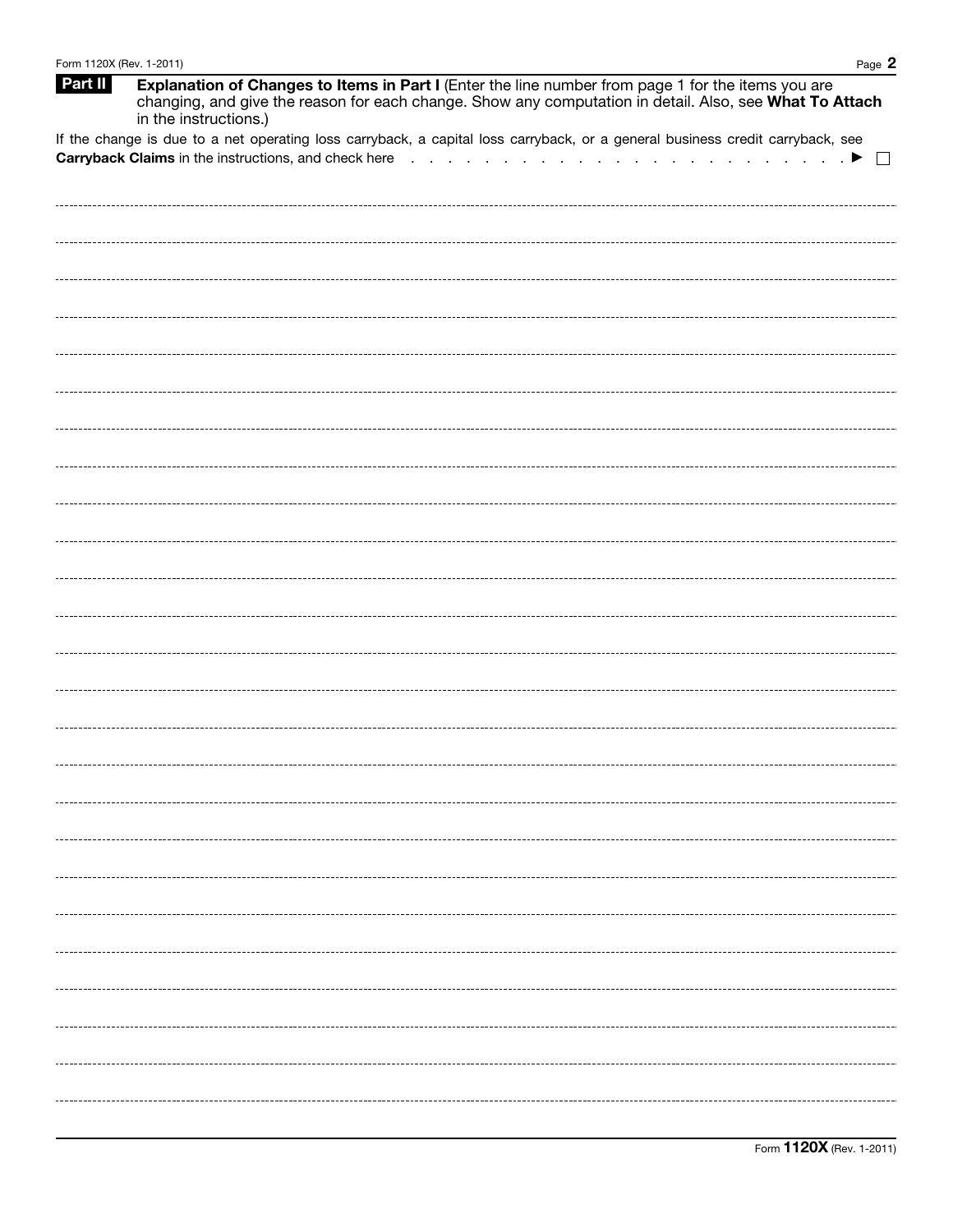#### What's New

Beginning in 2010, certain eligible small business credits are carried back five years. If Form 1120-X is used to claim the carryback of any such unused credit, see *Carryback of an eligible small business credit* (*ESBC*), below.

# General Instructions

*Section references are to the Internal Revenue Code unless otherwise noted.* 

#### Purpose of Form

Use Form 1120X to:

• Correct a Form 1120 (or Form 1120-A, if applicable) as originally filed, or as later adjusted by an amended return, a claim for refund, or an examination, or

• Make certain elections after the prescribed deadline (see Regulations sections 301.9100-1 through 3).

| Do not use Form 1120X to   Instead, use                                                                                                                                                        |                                                                                                                                                                                                                                                  |  |  |  |  |  |
|------------------------------------------------------------------------------------------------------------------------------------------------------------------------------------------------|--------------------------------------------------------------------------------------------------------------------------------------------------------------------------------------------------------------------------------------------------|--|--|--|--|--|
| Apply for a quick refund of<br>estimated tax                                                                                                                                                   | Form 4466, Corporation<br>Application for Quick Refund<br>of Overpayment of Estimated<br>Tax                                                                                                                                                     |  |  |  |  |  |
| Obtain a tentative refund of<br>taxes due to:                                                                                                                                                  |                                                                                                                                                                                                                                                  |  |  |  |  |  |
| • A net operating loss (NOL)<br>carryback<br>• A net capital loss carryback<br>• An unused general business<br>credit carryback<br>• A claim of right adjustment<br>under section $1341(b)(1)$ | Form 1139, Corporation<br><b>Application for Tentative</b><br>Refund<br><b>Note.</b> Use Form 1139 only if 1<br>year or less has passed since<br>the tax year in which the<br>carryback or adjustment<br>occurred. Otherwise, use Form<br>1120X. |  |  |  |  |  |
| Request IRS approval for a<br>change in accounting method                                                                                                                                      | <b>Form 3115, Application for</b><br>Change in Accounting Method                                                                                                                                                                                 |  |  |  |  |  |

# When To File

File Form 1120X only after the corporation has filed its original return. Generally, Form 1120X must be filed within 3 years after the date the corporation filed its original return or within 2 years after the date the corporation paid the tax (if filing a claim for a refund), whichever is later. A return filed before the due date is considered filed on the due date. A Form 1120X based on an NOL carryback, a capital loss carryback, or general business credit carryback generally must be filed within 3 years after the due date (including extensions) of the return for the tax year of the NOL, capital loss, or unused credit. A Form 1120X based on a bad debt or worthless security must be filed within 7 years after the due date of the return for the tax year in which the debt or security became worthless. See section 6511 for more details and other special rules.

Note. It often takes 3 to 4 months to process Form 1120X.

Private delivery services. See the instructions for the corporation's income tax return for information on certain private delivery services designated by the IRS to meet the "timely mailing as timely filing/paying" rule for tax returns and payments.

Caution: *Private delivery services cannot deliver items to P.O. boxes. Use the U.S. Postal Service to send any item to an IRS P.O. box address.* 

### What To Attach

If the corrected amount involves an item of income, deduction, or credit that must be supported with a schedule, statement, or form, attach the appropriate schedule, statement, or form to Form 1120X. Include the corporation's name and employer identification number on any attachments. See the instructions for Form 1120 or 1120-A (if applicable) for the tax year of the claim for a list of forms that may be required.

In addition, if the corporation requests that the IRS electronically deposit a refund of \$1 million or more, attach Form 8302, Electronic Deposit of Tax Refund of \$1 Million or More.

#### Tax Shelters

If the corporation's return is being amended for a tax year in which the corporation participated in a "reportable transaction," attach Form 8886, Reportable Transaction Disclosure Statement. If a reportable transaction results in a loss or credit carried back to a prior tax year, attach Form 8886 for the carryback years.

If the corporation's return is being amended to include any item (loss, credit, deduction, other tax benefit, or income) from an interest in a tax shelter required to be registered, attach any applicable Forms 8271, Investor Reporting of Tax Shelter Registration Number, due or required to be filed before August 3, 2007.

#### Carryback Claims

If Form 1120X is used as a carryback claim, attach copies of Form 1120, (or Form 1120-A, if applicable), pages 1 and the tax computation page, for both the year the loss or credit originated and for the carryback year. Also attach any other forms, schedules, or statements that are necessary to support the claim, including a statement that shows all adjustments required to figure any NOL that was carried back. At the top of the forms or schedules attached, write "Copy Only—Do Not Process."

Carryback of an eligible small business credit (ESBC). If the corporation is an eligible small business (as defined in section 38(c)(5(B)) and is using Form 1120X to claim a carryback of an unused ESBC, enter "SBJA 2012" at the top of Form 1120X. For details and special rules regarding an ESBC, see the Instructions for Form 3800.

#### Information on Income, Deductions, Tax Computation, etc.

For information on income, deductions, tax computation, etc., see the instructions for the tax return for the tax year being amended.

Caution: *Deductions for such items as charitable contributions and the dividends-received deduction may have to be refigured because of changes made to items of income or expense.* 

# Where To File

File this form at the applicable Internal Revenue Service Center where the corporation filed its original return.

# Specific Instructions

# Tax Year

In the space above the employer identification number, enter the ending month and year of the calendar or fiscal year for the tax return being amended.

#### Address

If the post office does not deliver mail to the street address and the corporation has a P.O. box, show the box number instead of the street address.